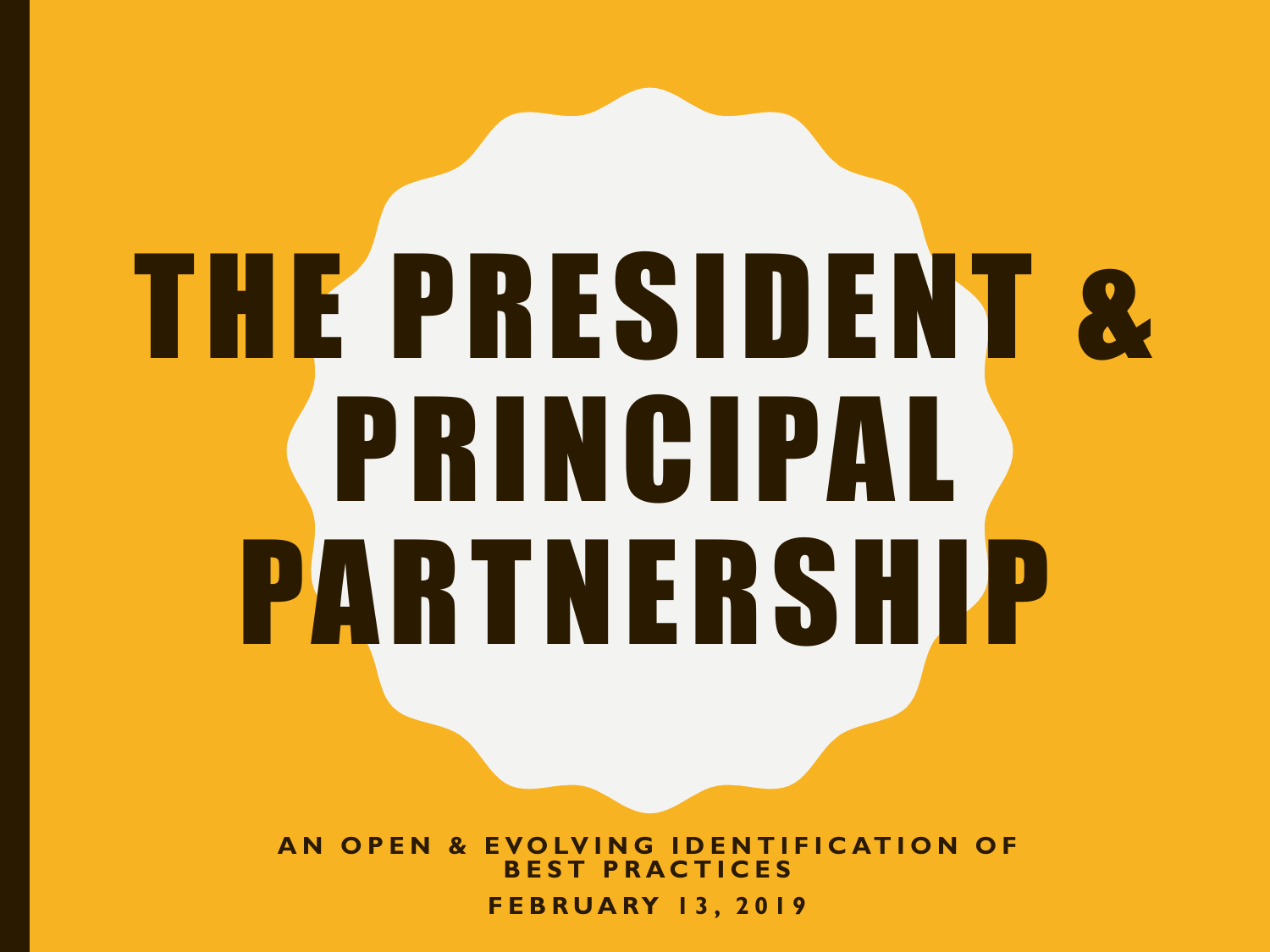## THEMES

- Through collected feedback from principals the following drivers of best practice were identified:
	- Consistency
	- Frequent two-way communication
	- Joint collaboration on key interests and topics
	- Innovation—Alternate meeting structures to increase engagement
	- Appropriate representation of individual and collective interests

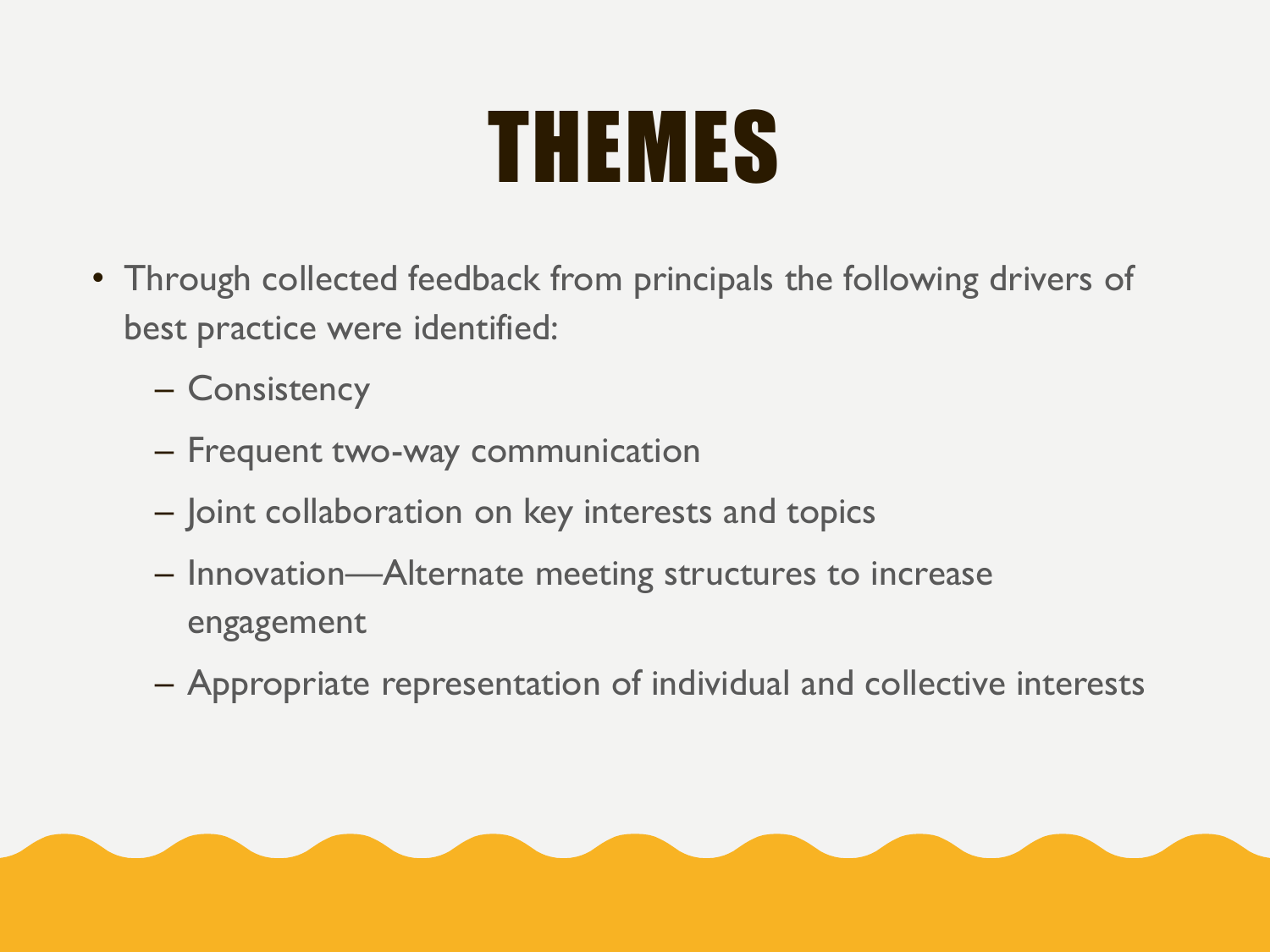## ACTIONS

- Successful partnership often involves these actions on the part of the principal & the school staff:
	- Principal and PTA President establish and commit to a standing monthly meeting
	- Staff liaison to PTA is identified
	- Existing school communication methods to promote PTA events (i.e. Connect Ed, school newsletter, etc.) is utilized
	- PTA president or his/her designee is welcomed, along with other parent leaders, as a member of the Instructional Leadership Team
	- Principal attends and encourages staff to attend as many PTA events as possible
	- Principal publicly thanks the PTA for their efforts whenever possible.
	- Principal openly welcomes parent volunteers in the classroom, lunch, recess, and after-school events